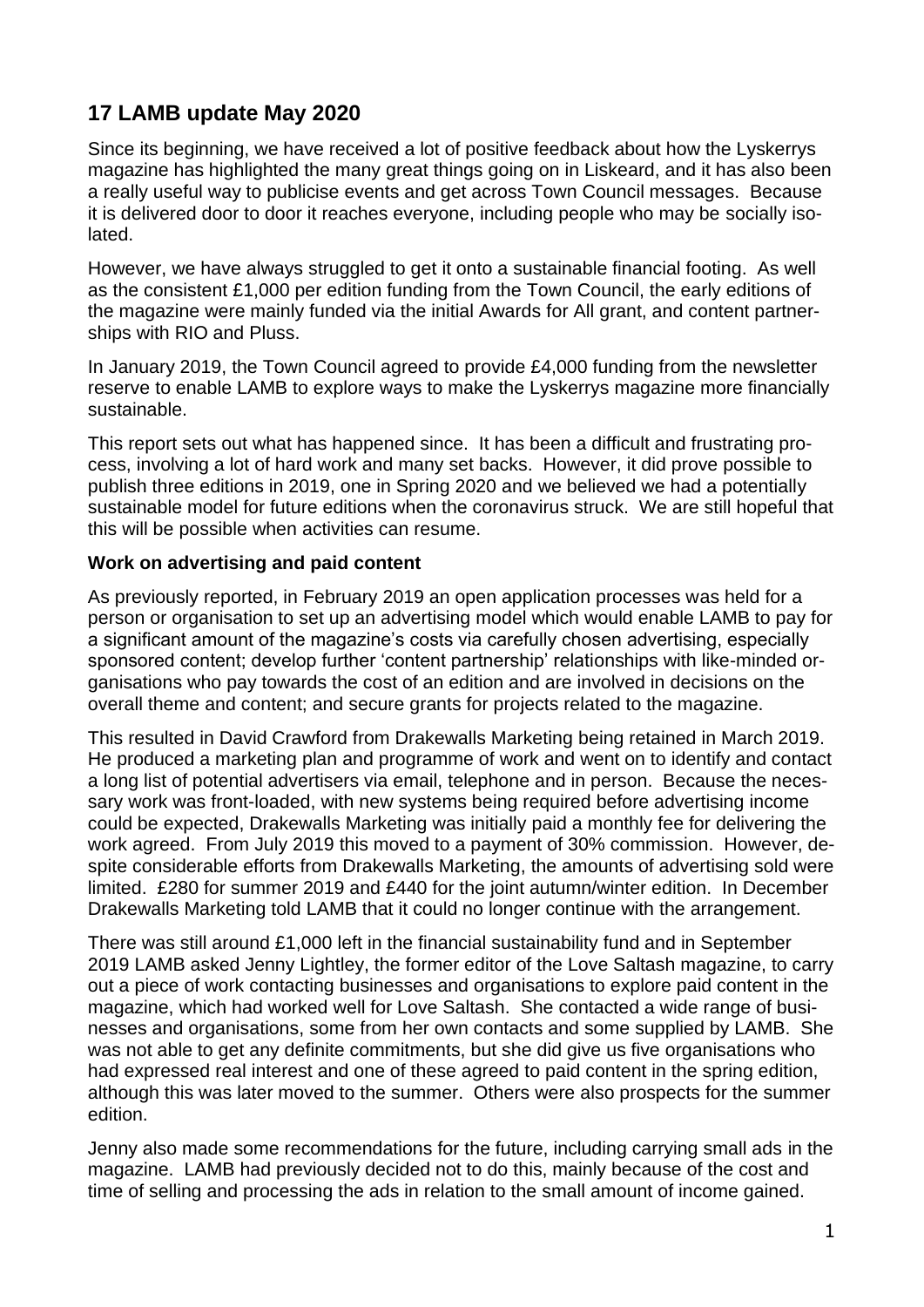However it was agreed to try selling ads 8 to a page and ask for a minimum commitment of 4 issues. The first three of these were featured in the spring 2020 edition.

## *Learning*

Considerable time and effort was spent on trying to establish an advertising model that would bring in significant income to the magazine. The barriers to this seem to be:

- Most local businesses are used to paying small amounts for advertising, often in charitable publications. Most were not open to the idea of paying more for more effective communication in a well-read publication.
- Larger organisations and businesses, which were more open to this approach, found Liskeard to be too small a market for their purposes.
- Because the magazine was well presented and seemed to be successful, it didn't feel like a publication that people would help out by contributing money.

The conclusion is that it is possible to raise some advertising, from organisations which see the point of larger advertisements, plus growing the number of small ads, but that while it should be an income stream, advertising is very unlikely to be a major source of income for the magazine.

## **Wider ideas on functioning and funding**

## *Power for Change Trading Up Programme*

LAMB was one of ten social enterprises in Cornwall and beyond to be be chosen for the 2019/20 Trading Up Programme, nationally funded by Power to Change and run in Cornwall by the School for Social Enterprise. This involved twelve sessions over 10 months to look at issues like business planning, finance, marketing, measuring impact and so on. It proved a useful opportunity to think through issues, especially sustainable funding, and discuss them with others. We revisited LAMB's vision, mission and values:

# **Vision**

To celebrate and promote Liskeard, helping to create a sense of belonging and pride and giving a voice to a wide range of people.

# **Mission**

- To publish a free, high-quality community magazine which is positive, inclusive, informative and which people want to read.
- To develop a complementary online presence.
- To provide opportunities for local people to improve their skills.
- To enable a range of local voices to be heard, including people who may be socially isolated or marginalised.

# **Values**

• Our products are free and accessible to all.